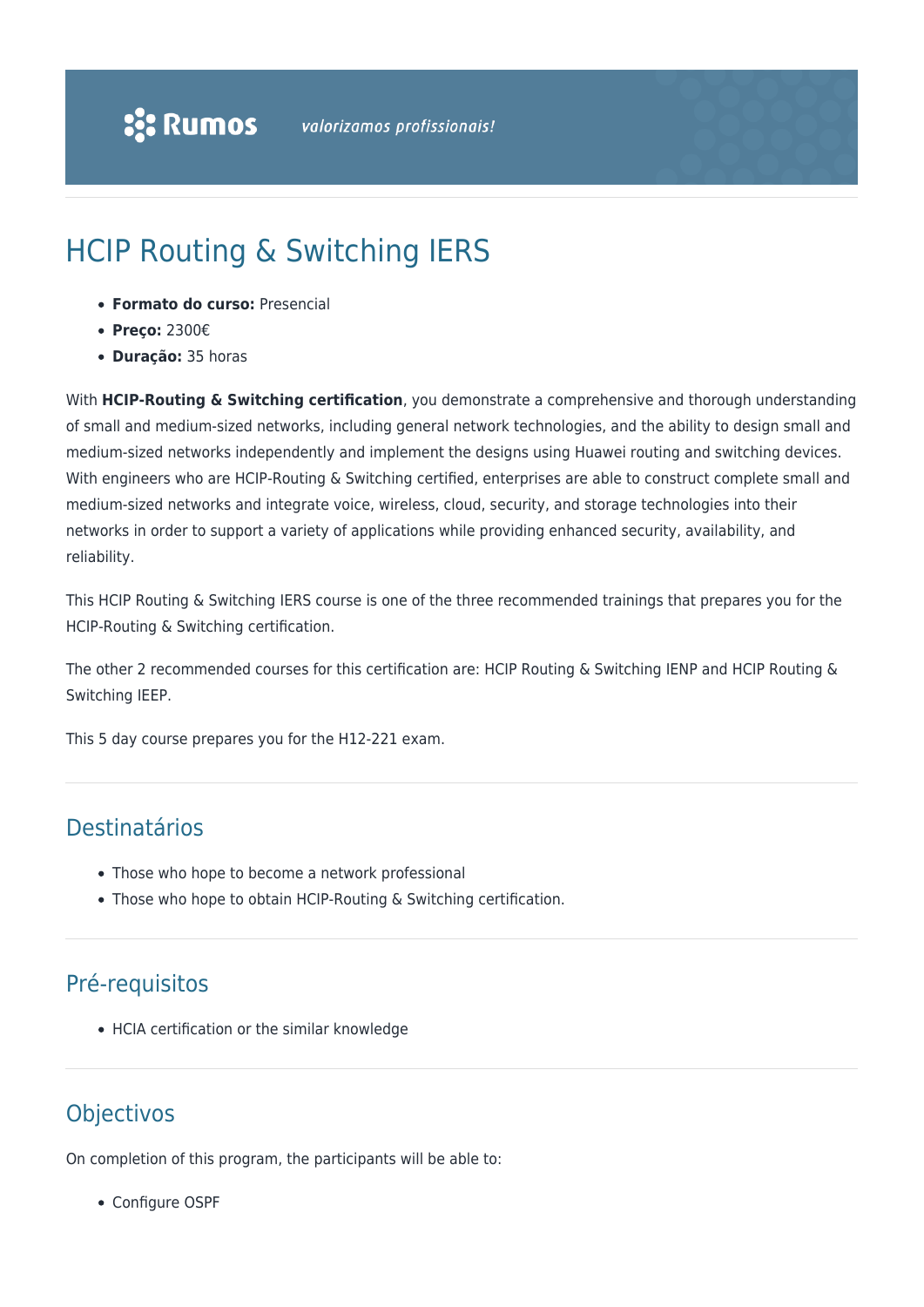- Configure ISIS
- Configure BGP
- Describe the principle of IGMP, PIM-DM/SM
- Describe the principle of Eth-Trunk, MUX VLAN, Port Isolation, RSTP and MSTP
- Configure Eth-Trunk, MUX VLAN, Port Isolation, RSTP and MSTP

### Programa

#### **OSPF**

- RIP problems in large network
- OSPF characteristics
- Network types supported by OSPF
- The process of establishing OSPF neighbor relationships
- The concepts and functions of OSPF DR and BDR
- The Router-LSA contents and functions
- The Network-LSA contents and functions
- The shortest path first (SPF) algorithm
- The inter-area route transmission process
- Prevent inter-area routing loops
- Application scenarios of OSPF virtual links
- Configure virtual links
- The functions of AS-External-LSAs and ASBR-Summary-LSAs
- Calculate OSPF external routes
- How suboptimal external routes are generated
- The OSPF route summarization principle
- The OSPF update mechanism
- The OSPF authentication mechanism

#### **ISIS**

- IS-IS principles
- The differences between IS-IS and OSPF
- Configure IS-IS

#### **BGP**

- Working Principle of BGP
- BGP attributes and applications
- BGP route summarization applications

#### **IP Multicast Basics**

- Characteristics of point-to-multipoint applications
- The basic multicast architecture
- The structure of multicast addresses